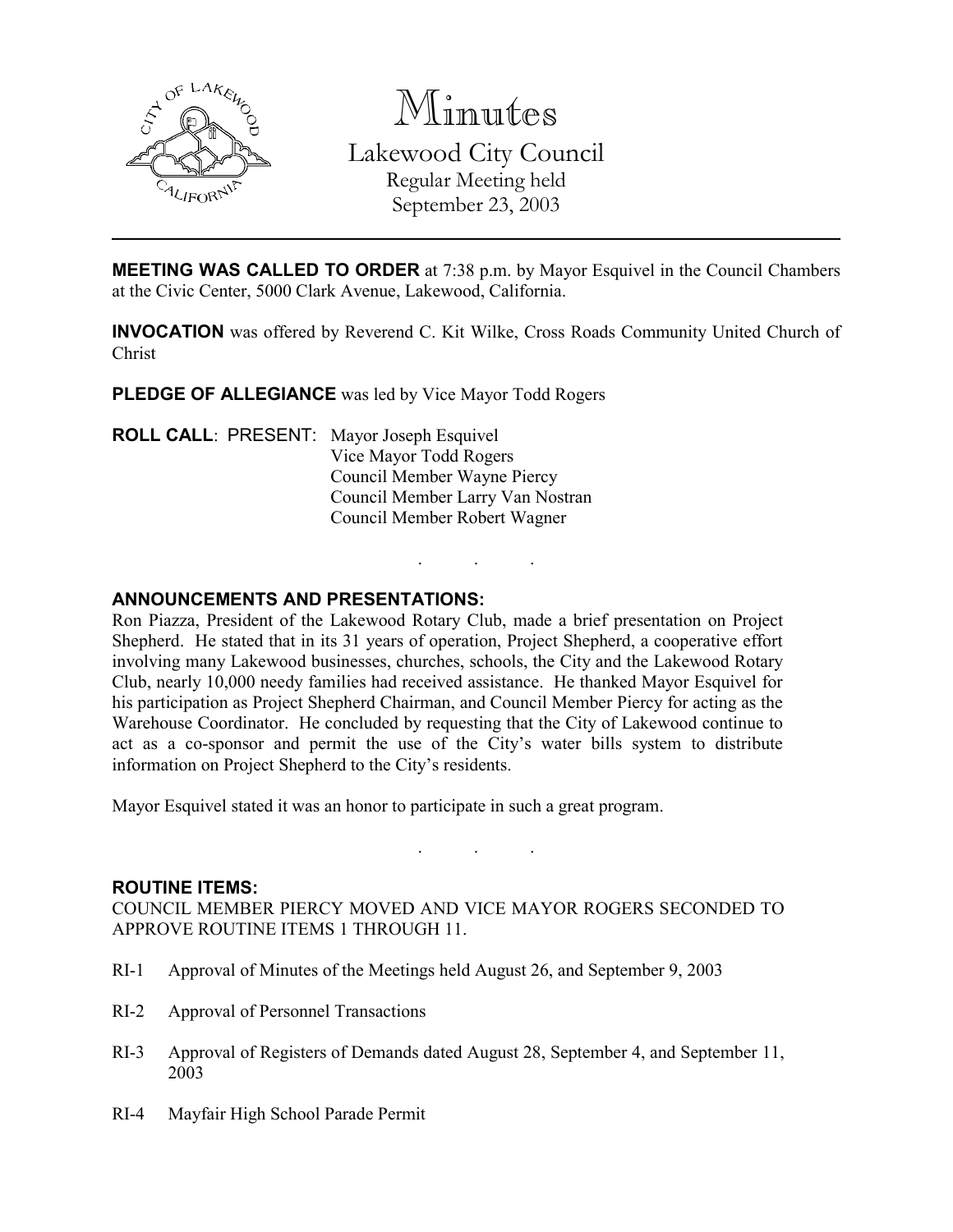City Council Minutes September 23, 2003 Page 2

### ROUTINE ITEMS: Continued

- RI-5 Approval of Report of Monthly Investment Transactions
- RI-6 RESOLUTION NO. 2003-73; A RESOLUTION OF THE CITY COUNCIL OF THE CITY OF LAKEWOOD PROHIBITING THE PARKING OR STANDING OF VEHICLES BETWEEN 10 A.M. AND 3 P.M. ON TUESDAY OF EACH WEEK FOR STREET SWEEPING PURPOSES ON BOTH SIDES OF 209TH STREET BETWEEN SEINE AVENUE AND ELAINE AVENUE

RESOLUTION NO. 2003-74; A RESOLUTION OF THE CITY COUNCIL OF THE CITY OF LAKEWOOD PROHIBITING THE PARKING OR STANDING OF VEHICLES BETWEEN 7 A.M. AND 12 P.M. ON TUESDAY OF EACH WEEK FOR STREET SWEEPING PURPOSES ON BOTH SIDES OF 214TH STREET BETWEEN LONGWORTH AVENUE AND NECTAR AVENUE

RESOLUTION NO. 2003-75; A RESOLUTION OF THE CITY COUNCIL OF THE CITY OF LAKEWOOD PROHIBITING THE PARKING OR STANDING OF VEHICLES BETWEEN 7 A.M. AND 12 P.M. ON TUESDAY OF EACH WEEK FOR STREET SWEEPING PURPOSES ON BOTH SIDES OF 216TH STREET BETWEEN CUL-DE-SAC WEST OF NECTAR AVENUE AND CUL-DE-SAC EAST OF ROSETON AVENUE

RESOLUTION NO. 2003-76; A RESOLUTION OF THE CITY COUNCIL OF THE CITY OF LAKEWOOD RESCINDING REGULATIONS FOR STREET SWEEPING PURPOSES ON BOTH SIDES OF PIMENTA AVENUE BETWEEN CAMERINO STREET AND MICHELSON STREET

RI-7 RESOLUTION NO. 2003-77; A RESOLUTION OF THE CITY COUNCIL OF THE CITY OF LAKEWOOD ESTABLISHING A PHYSICALLY HANDICAPPED PERSONS DESIGNATED PARKING SPACE ON THE WEST SIDE OF CLARK AVENUE WITHIN THE CITY OF LAKEWOOD

RESOLUTION NO. 2003-78; A RESOLUTION OF THE CITY COUNCIL OF THE CITY OF LAKEWOOD ESTABLISHING A PHYSICALLY HANDICAPPED PERSONS DESIGNATED PARKING SPACE ON THE SOUTH SIDE OF DEERFORD STREET WITHIN THE CITY OF LAKEWOOD

- RI-8 Approval of Consulting Agreement for the Mae Boyar Park, Phase I Renovation Project
- RI-9 Acceptance of Notice of Completion for Public Works Project 03-1, Traffic Signal Left Turn Phasing on Del Amo Boulevard at Palo Verde Avenue
- RI-10 Approval of Architectural Agreement for The Centre Waterproofing Improvement Project
- RI-11 Approval of Water Service Plan for Long Beach PacifiCenter Development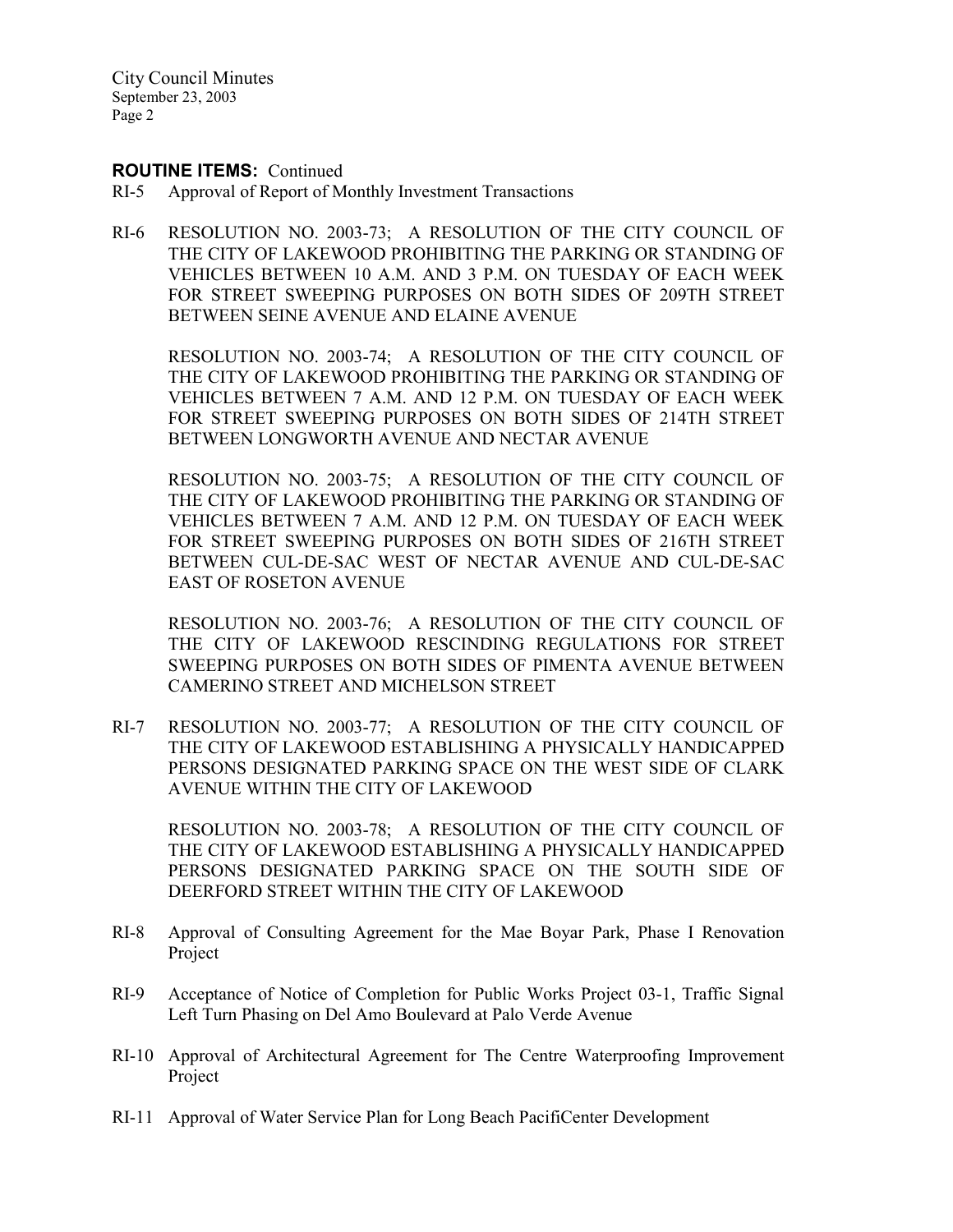City Council Minutes September 23, 2003 Page 3

## ROUTINE ITEMS: Continued

Alan Gafford addressed the City Council regarding Routine Item 9, stating that timing on the new signal did not seem correct for east/west bound traffic.

Council Member Piercy stated that he lived in that area and had already brought the matter to the attention of the staff.

UPON ROLL CALL VOTE, THE MOTION WAS APPROVED:

AYES: COUNCIL MEMBERS: Piercy, Rogers, Van Nostran, Wagner and Esquivel NAYS: COUNCIL MEMBERS: None

# 1.1 • ALLOCATION OF FUNDS FOR STATE CITIZENS' OPTIONS FOR PUBLIC SAFETY (COPS) GRANT 2003-04

. . .

Crime Prevention Manager Carol Jacoby presented an oral report based on the memorandum in the agenda packet and stated that Citizen's Options for Public Safety (COPS) grant funds were available to the City of Lakewood in the amount of \$122,597 for the 2003-04 budget year. She reported that the funds could be used for front line law enforcement services and must be appropriated pursuant to written recommendations from the Lakewood Sheriff's Station Captain and the City Manager.

Lieutenant Mark Weldon presented the recommendations of Captain Dave Fender, Commander of the Lakewood Sheriff's Station, including providing funding for the Summer Park and Bike Patrol and for Enhanced Criminal Enforcement and Suppression programs.

Ms. Jacoby stated that the Public Safety Committee had reviewed the program requests. She concluded by stating it was the recommendation of staff that following a hearing to receive input from the public, the City Council approve the recommended programs for front line law enforcement services and direct the Finance Director to appropriate funds to the Supplemental law Enforcement Services account for disbursement.

Mayor Esquivel opened the public hearing at 7:49 p.m. and called for anyone in the audience wishing to address the City Council on this matter. There was no response.

VICE MAYOR ROGERS MOVED AND COUNCIL MEMBER PIERCY SECONDED TO CLOSE THE PUBLIC HEARING AND APPROVE STAFF'S RECOMMENDATION. UPON ROLL CALL VOTE, THE MOTION WAS APPROVED:

AYES: COUNCIL MEMBERS: Piercy, Rogers, Van Nostran, Wagner and Esquivel NAYS: COUNCIL MEMBERS: None

. . .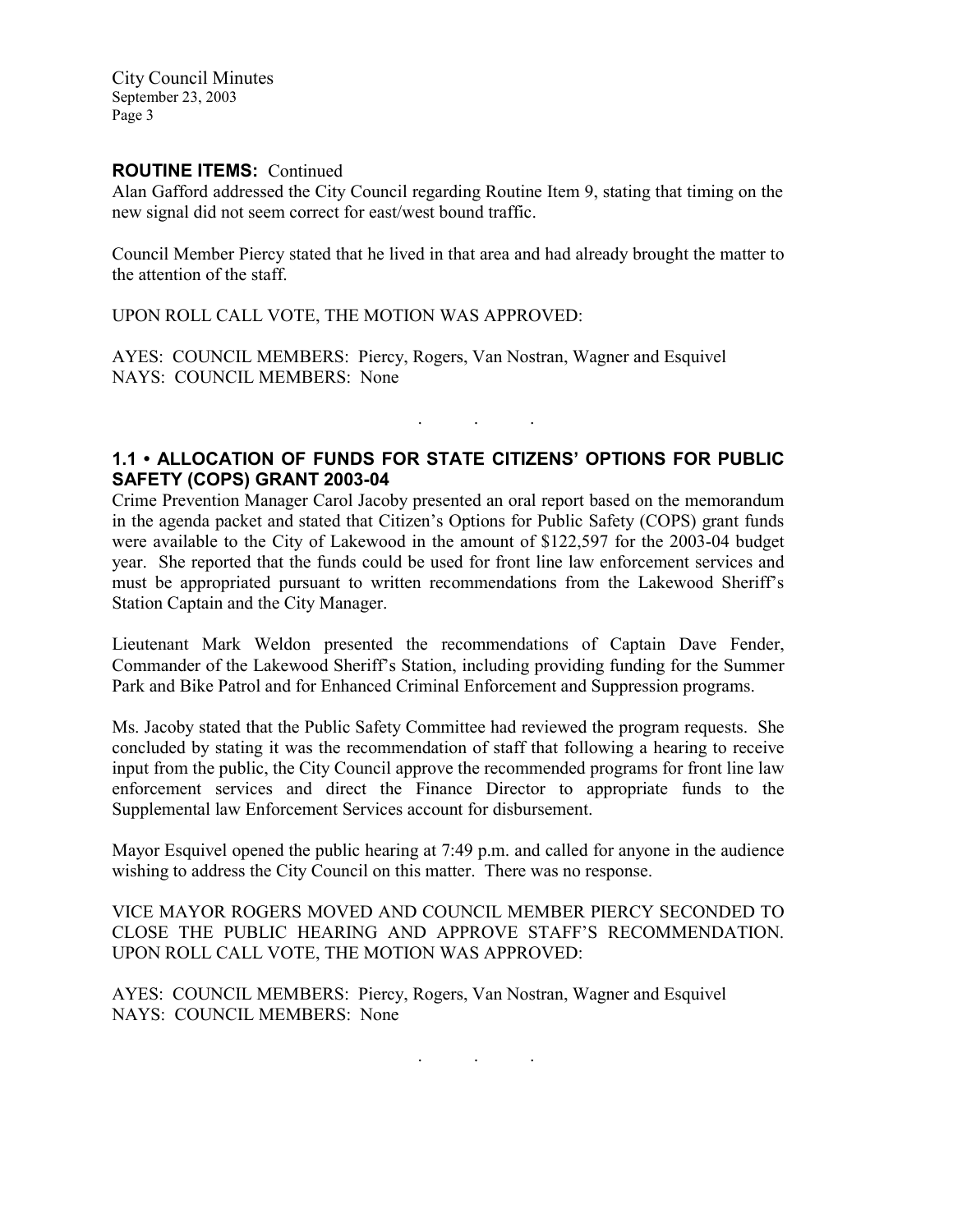# 3.1 • INTERGOVERNMENTAL GOAL TO SUPPORT LOCAL CONTROL OF PUBLIC EDUCATION

Assistant City Manager Michael Stover presented an oral report based on the memorandum in the agenda packet and stated the Intergovernmental Relations Committee had recommended that the City Council's 2003 Intergovernmental Goals be amended to include support for legislation that enhances local control of public education. He noted that such legislation could take many different forms such as amendments to the school district reorganization regulations or charter school proposals. It was the recommendation of the Intergovernmental Relations Committee that the City Council amend the 2003 Intergovernmental Goals.

VICE MAYOR ROGERS MOVED AND COUNCIL MEMBER PIERCY SECONDED TO APPROVE THE COMMITTEE'S RECOMMENDATION. UPON ROLL CALL VOTE, THE MOTION WAS APPROVED:

. . .

AYES: COUNCIL MEMBERS: Piercy, Rogers, Van Nostran, Wagner and Esquivel NAYS: COUNCIL MEMBERS: None

## 3.2 • 2002-03 GENERAL PLAN ANNUAL REPORT

Chuck Ebner, Director of Community Development, presented an oral report based on the memorandum in the agenda packet and reported that the City's General Plan, a Statemandated document used to plan for physical, social and economic development required a report annually on the its status and implementation progress. He briefly reviewed the Annual Report and advised that the Planning and Environment Commission's review had found that the General Plan was being implemented successfully and continued to serve as a guide to development on the community. It was the recommendation of the Planning and Environment Commission that the City Council receive and file the General Plan Annual Report for 2002-03.

Council Member Piercy, noting the increases in both single-family homes and in apartments and condominiums, asked how many more were required by State regulations. Mr. Ebner responded by stating the State target goal was to add 866 units by 2005. He noted that considering the areas available for development in the City, the State and Southern California Association of Governments (SCAG), who were responsible for setting target numbers, needed to take a more realistic look at what was possible to actually achieve.

VICE MAYOR ROGERS MOVED AND COUNCIL MEMBER PIERCY SECONDED TO RECEIVE AND FILE THE GENERAL PLAN ANNUAL REPORT. UPON ROLL CALL VOTE, THE MOTION WAS APPROVED:

AYES: COUNCIL MEMBERS: Piercy, Rogers, Van Nostran, Wagner and Esquivel NAYS: COUNCIL MEMBERS: None

. . .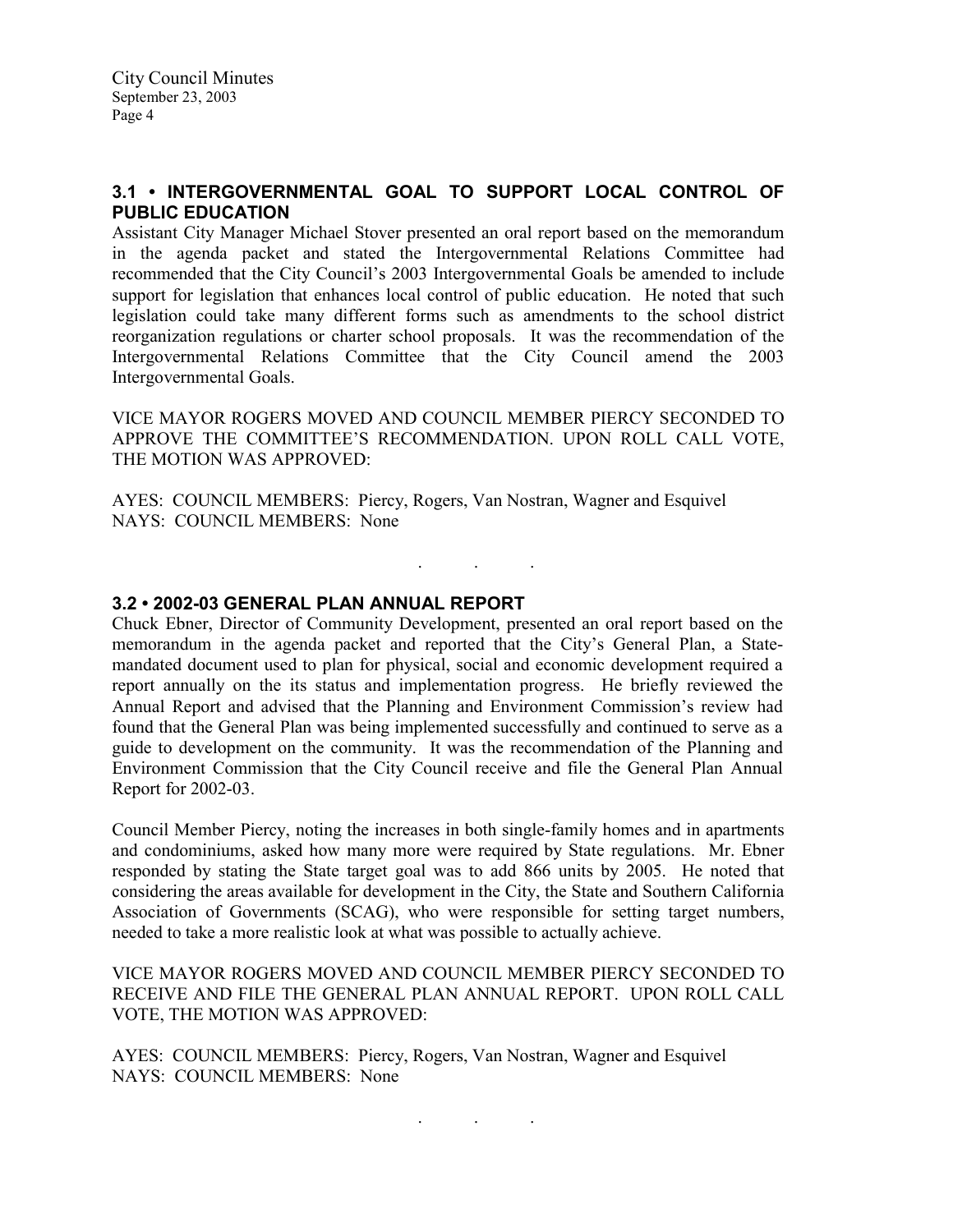# 3.3 • TRAFFIC CIRCULATION IMPROVEMENTS ON CANDLEWOOD STREET

Director of Public Works, Lisa Rapp, presented an oral report based on the memorandum in the agenda packet and reported that with the opening of the new Target store scheduled in October, staff had been working with a traffic consultant to improve traffic circulation on Candlewood Street. A study of the area had resulted in recommendations to re-stripe the street to eliminate the two-way left turn lane and replace it with dedicated left turn lanes to channel left turns to selected locations. A second recommendation was the installation of a traffic signal on Candlewood Street at the Chili's/Boston Market driveway on the north and the Pacific Theatre driveway on the south. The signal would channel left turns to this site and would provide pedestrian access to additional parking on the south side of the street. The final recommendation was to remove walls to provide rear access along the northern property line, a plan which was fully supported by the Lakewood Center Mall management. She stated that the re-striping would be completed prior to the Target opening and staff would expedite the signal design and acquisition of signal equipment. She noted that staff was still looking at the intersection of Candlewood Street and Lakewood Boulevard, but, since Lakewood Boulevard was a State Highway, progress was slowed by the need to meet and coordinate with CalTrans. It was the recommendation of staff that the City Council authorize Willdan to prepare the traffic signal plans under their existing agreement, for an amount not to exceed \$7,500.00 and appropriate \$50,000 from the General Fund for signal design and equipment and for restriping.

Responding to a question from Council Member Wagner, Ms. Rapp stated that there was overflow parking available on the south side of the street between the Black Angus and Souplantation restaurants.

Council Member Wagner inquired about the possibility of covering the drainage channel along the northern boundary to increase parking. Mr. Ebner responded by stating that the drainage channel was located on an easement granted by the residential property owners to the north and would be very costly to acquire rights to cover and would not yield much space for parking.

Council Member Van Nostran noted that the matter had been considered a number of years ago but the neighboring residents had been opposed to moving the parking area right up against their rear yard walls.

The Assistant City Manager noted that staff would continue to work closely with the Mall management.

COUNCIL MEMBER VAN NOSTRAN MOVED AND VICE MAYOR ROGERS SECONDED TO APPROVE STAFF'S RECOMMENDATION.

Responding to questions from Vice Mayor Rogers, Ms. Rapp stated that not only would the installation of the traffic signal concentrate left-turn movements at a central location, causing traffic to move in a more orderly fashion, it would have a calming effect on traffic, reducing speeds on the street.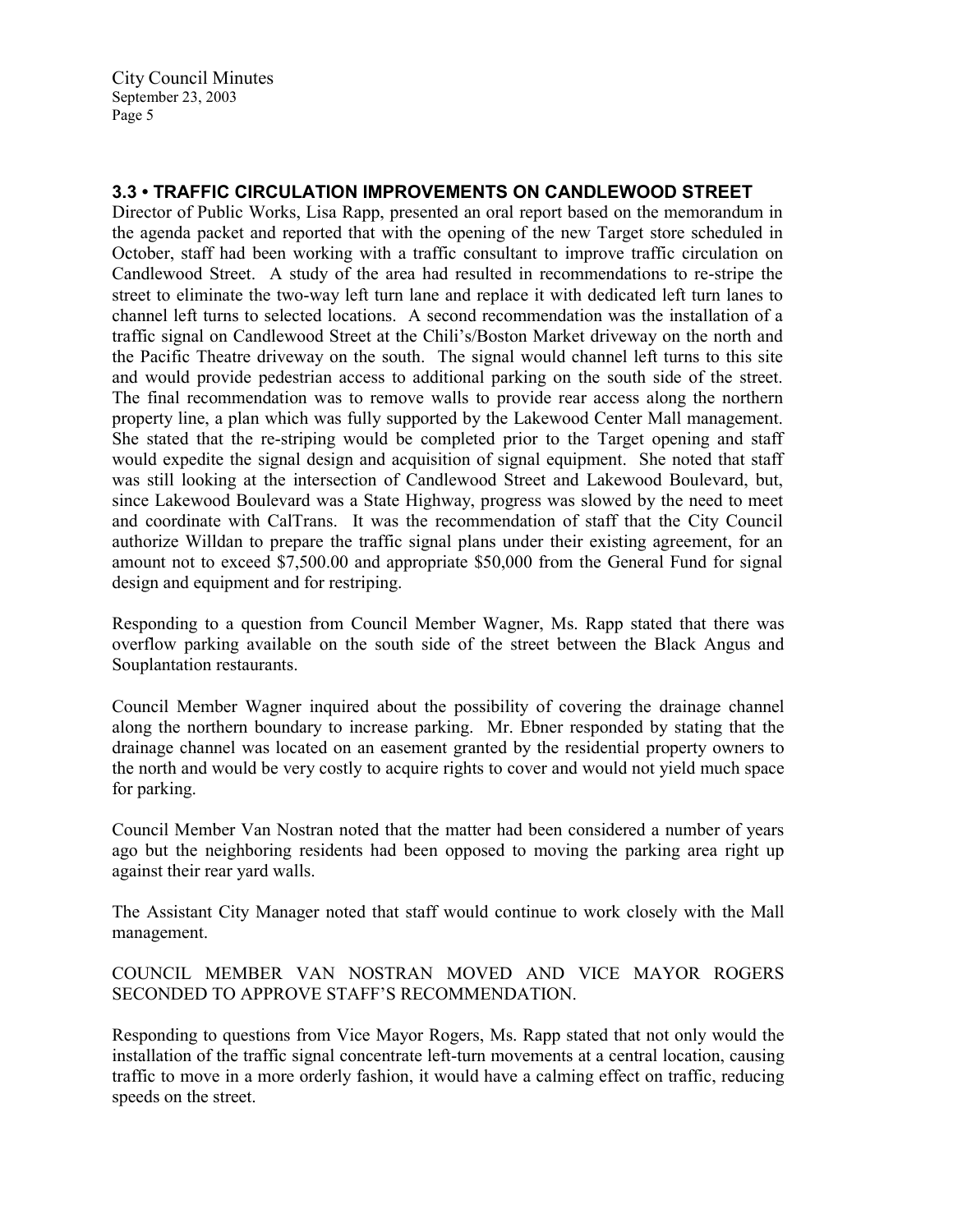3.3 • TRAFFIC CIRCULATION IMPROVEMENTS ON CANDLEWOOD - Continued UPON ROLL CALL VOTE, THE MOTION WAS APPROVED:

AYES: COUNCIL MEMBERS: Piercy, Rogers, Van Nostran, Wagner and Esquivel NAYS: COUNCIL MEMBERS: None

## 3.4 • CALHOME FIRST TIME HOMEBUYER GRANT APPLICATION

The Director of Community Development presented an oral report based on the memorandum in the agenda packet and stated the State Department of Housing and Community Development was offering grant funds which could be used for first-time homebuyer mortgage assistance. The CalHome grant would allow the City to offer financial assistance to families wanting to purchase single-family homes or condominiums in Lakewood. Families whose incomes were not in excess of 80 percent of the median County income could borrow up to \$40,000 at three percent interest, with the loan to be repaid upon sale of the property. It was the recommendation of staff that the City Council adopt the proposed resolution authorizing submittal of an application for funding under the CalHome Program.

. . .

RESOLUTION NO. 2003-79; A RESOLUTION OF THE CITY COUNCIL OF THE CITY OF LAKEWOOD AUTHORIZING THE SUBMITTAL OF AN APPLICATION TO THE CALIFORNIA STATE DEPARTMENT OF HOUSING AND COMMUNITY DEVELOPMENT FOR FUNDING UNDER THE CALHOME PROGRAM GRANT AND THE EXECUTION OF A STANDARD AGREEMENT IF SELECTED TO PARTICIPATE IN THE CALHOME PROGRAM

Responding to a question from Council Member Van Nostran, Mr. Ebner stated the loan could be used to cover the down payment and/or closing costs for a low income family that could otherwise qualify for a home mortgage.

COUNCIL MEMBER VAN NOSTRAN MOVED AND COUNCIL MEMBER WAGNER SECONDED TO ADOPT RESOLUTION NO. 2003-79. UPON ROLL CALL VOTE, THE MOTION WAS APPROVED:

AYES: COUNCIL MEMBERS: Piercy, Rogers, Van Nostran, Wagner and Esquivel NAYS: COUNCIL MEMBERS: None

# 3.5 • DESIGN SERVICES AGREEMENT FOR THE LAKEWOOD SHERIFF STATION EXPANSION PROJECT

. . .

The Public Works Director presented an oral report based on the memorandum in the agenda packet and stated that since full funding had been identified for the expansion of the Lakewood Sheriff's Station, the next phase would be the completion of design development details and construction documents. She advised that since the scope of work for this phase was quite extensive, a new agreement would be required. It was the recommendation of staff